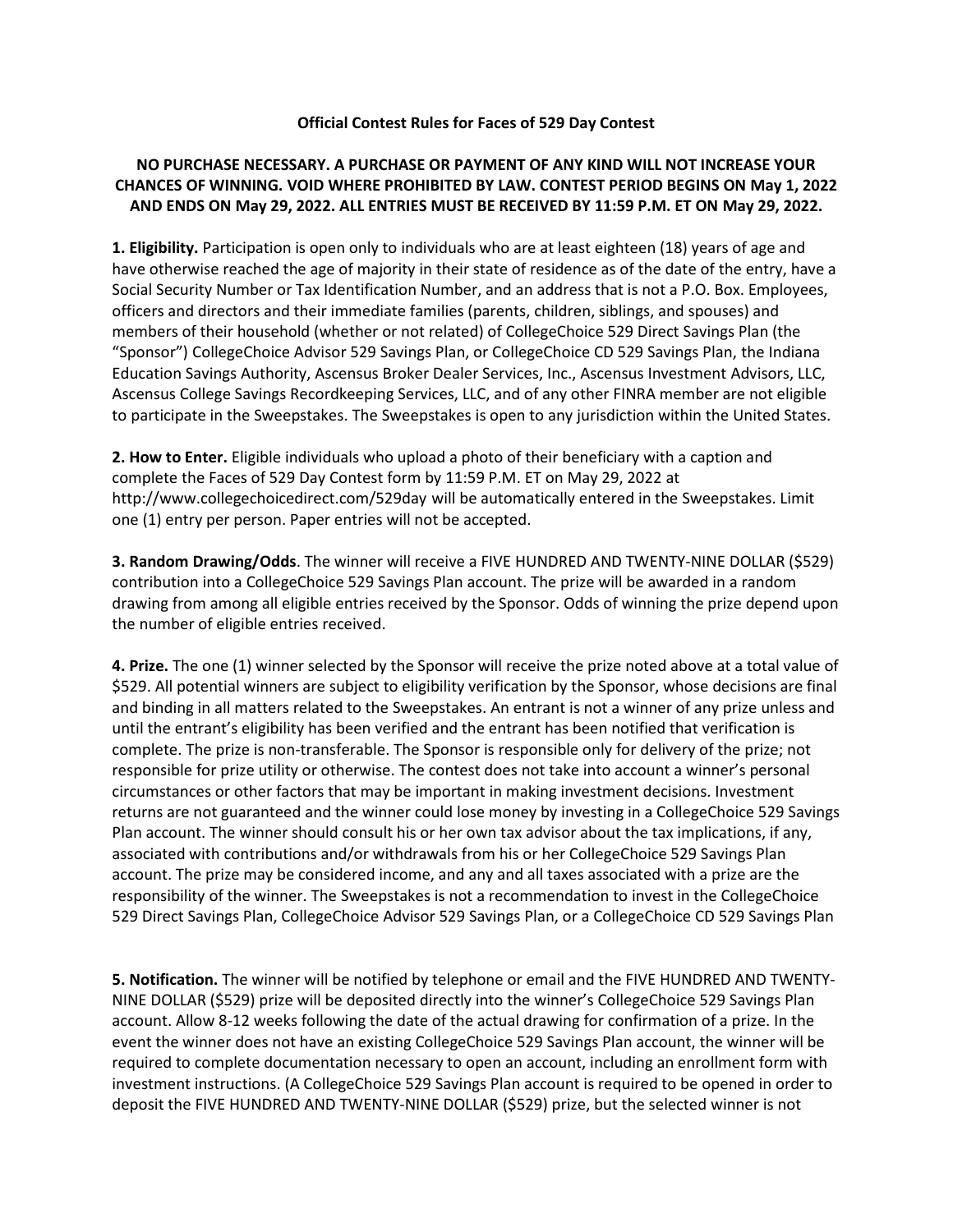required to contribute any additional monies to the account in order to receive the prize.) The prize may be awarded to an alternate winner (selected in a random drawing from among all remaining eligible entrants) if (i) the CollegeChoice 529 Savings Plan account documentation is not returned in good order within fourteen (14) days after mailing to winner; (ii) the winner is not eligible to open a CollegeChoice 529 Savings Plan account; (iii) the winner does not provide investment instructions; (3) good faith attempts to contact the winner are unsuccessful (no messages will be left).

No more than the stated number of prizes will be awarded. In the event that production, technical, seeding, programming or any other reasons cause more than the stated number of prizes as set forth in these rules to be available and/or claimed, the Sponsor reserves the right to award only the stated number of prizes by a random drawing among all legitimate, un-awarded, eligible entrants.

**6. Miscellaneous and Conditions of Participation.** This Sweepstakes is void where prohibited or restricted by law, and is subject to all applicable federal, state, and local laws and regulations. Taxes and fees, if any, are the sole responsibility of the winner. By entering the Sweepstakes, entrants fully and unconditionally agree to be bound by these rules and the decisions of the Sponsor, which will be final and binding on all matters relating to this Sweepstakes, and warrant that (s)he is eligible to participate in this Sweepstakes. The Sponsor reserves the right to disqualify any entrant if these Sweepstakes rules are not followed, and to change, alter, or amend these Sweepstakes rules or to alter, modify, suspend, or terminate the Sweepstakes, as necessary, in its sole discretion, to ensure the fair administration of the Sweepstakes or to comply with applicable law.

**7. Release.** Each entrant agrees, except where prohibited by law, to release and discharge, hold harmless and indemnify the Sponsor, its employees, agents and representatives, officers and directors and their immediate families, successors and assigns, and all others associated with the development and execution of this Sweepstakes, from any and all tax liability that may be imposed or associated with receipt or use of the prize, and from and against any and all claims, actions, proceedings, and liability for any damages, expenses, fees, injury or losses sustained in connection with the receipt, ownership, use or misuse of the prize or while traveling to, preparing for, or participating in any Sweepstakes-related activity.

**8. Publicity.** Except where prohibited by law, by entering the Sweepstakes or by winning, entrants grant to the Sponsor the right to publicize the entrant's name, contest photograph, other photograph, image, likeness, voice, statements, testimonials, and biographical information in all manner and media, worldwide, in perpetuity, for advertising, trade, and promotion purposes without compensation and without opportunity for review.

**9. Limitations of Liability.** The Sponsor, its employees, agents and representatives, officers and directors and their immediate families, successors and assigns, and all others associated with the development and execution of this Sweepstakes shall have no responsibility or liability for (i) any incorrect or inaccurate information, whether caused by entrants, printing errors or by any of the equipment or programming associated with or utilized in the Sweepstakes; (ii) technical failures of any kind, including, but not limited to, malfunctions, interruptions or disconnections in telephone lines or network hardware or software; (iii) unauthorized human intervention in any part of the entry process or the Sweepstakes; (iv) technical or human error which may occur in the administration of the Sweepstakes; or (v) failed, incomplete, garbled, jumbled, corrupted or delayed computer transmissions which may limit an individual's ability to enter the Sweepstakes, including any injury or damage to entrant's or any other person's computer relating to or resulting from entering the Sweepstakes or downloading any materials